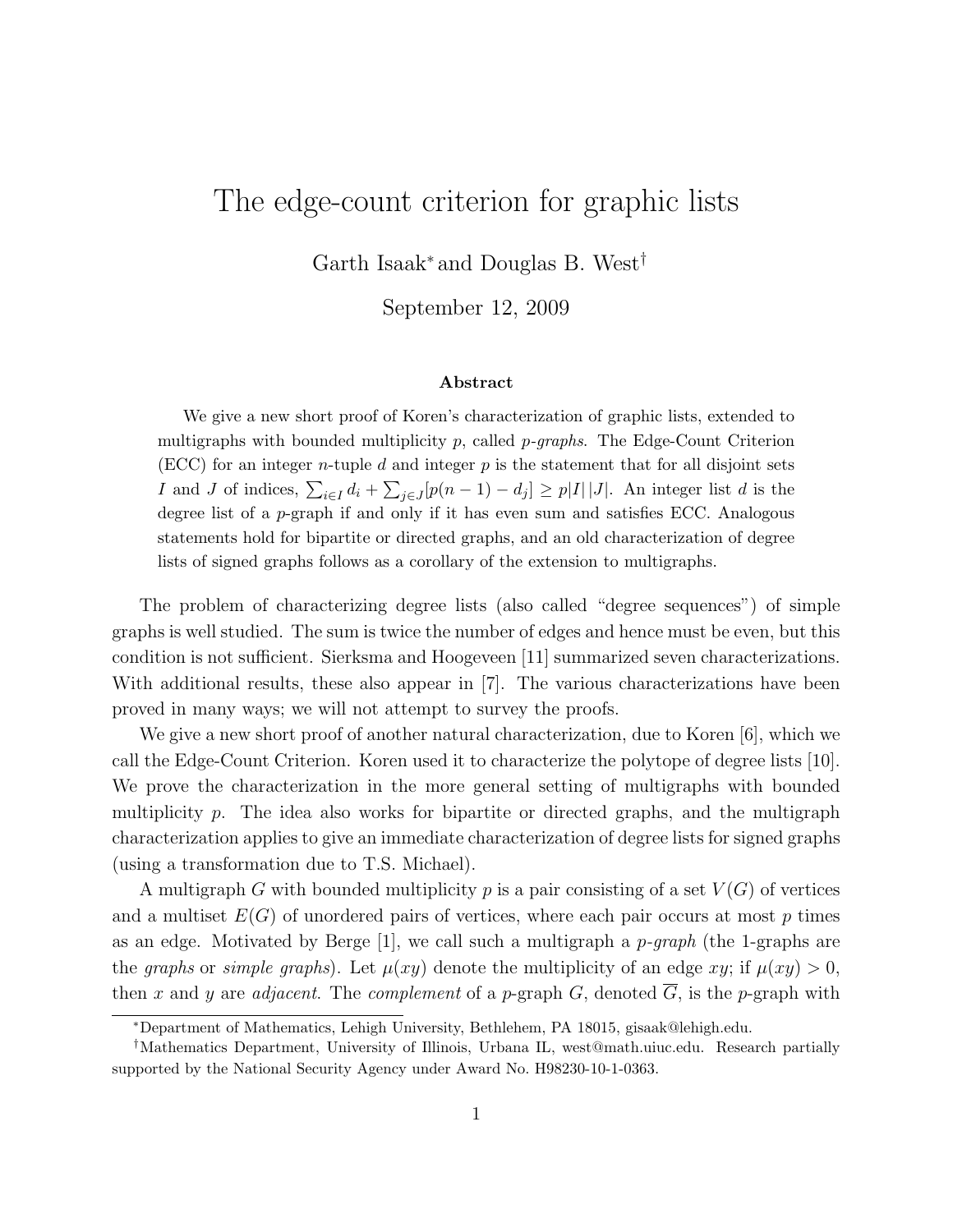vertex set  $V(G)$  such that  $\mu_{\overline{G}}(xy) = p - \mu_G(xy)$  for all  $xy \in {V(G) \choose 2}$  $\binom{G}{2}$ . The *degree* of a vertex v, written  $d(v)$ , is the sum of the multiplicities of the pairs containing v. We write an integer list  $(d_1,\ldots,d_n)$  simply as d. An integer *n*-tuple d is *p*-graphic if the entries are the vertex degrees of some *p*-graph. Such a *p*-graph is a *realization* of d. Let  $[n] = \{1, \ldots, n\}$ .

**Definition 1.** An integer n-tuple d satisfies the Edge-Count Criterion (ECC) for p-graphs if for all  $I, J \subseteq [n]$  with  $I \cap J = \emptyset$ ,

$$
\sum_{i \in I} d_i + \sum_{j \in J} [p(n-1) - d_j] \ge p|I| |J|.
$$
 (\*)

We call this the Edge-Count Criterion because always  $\mu_G(xy) + \mu_{\overline{G}}(xy) = p$ . The sum on the left counts degrees in G for vertices of I and in  $\overline{G}$  for vertices of J. The total must account for the total multiplicity of all pairs in  $I \times J$ , regardless of how it splits between G and G. Thus the condition is necessary. We will give a short proof that when even sum is also required it becomes sufficient.

Koren's statement of the ECC for 1-graphs, when expressed in our notation, was  $\sum_{j\in J} d_j \leq$  $\sum_{i\in I} d_i + |J|(n-1-|I|)$ . We have reordered the terms to facilitate a short proof and express the natural generalization to  $p$ -graphs. Characterizations of  $p$ -graphic lists were given by Chungphaisan [2] and by Berge [1].

Fulkerson–Hoffman–McAndrew [5] proved that every 1-graphic list has a realization in which any specified vertex  $v$  is adjacent to vertices whose degrees are the largest entries in the list other than its own. We need the extension to  $p$ -graphs of an easy special case.

**Lemma 2.** Let d be a p-graphic list with largest entry k. If  $d_j > 0$  and  $d_j$  is not the only k in d, then in some realization of d a vertex of degree  $d_i$  is adjacent to a vertex of degree k.

*Proof.* Let G be a realization of d. Let x and v be vertices of degrees k and  $d_j$ . If  $\mu(xv) = 0$ , then v is adjacent to some other vertex u. Since  $d(u) \leq k$ , and v is adjacent to u but not x, there exists y such that  $\mu(xy) > \mu(uy)$ . Decreasing  $\mu(xy)$  and  $\mu(vu)$  by 1 and increasing  $\mu(xv)$  and  $\mu(uy)$  by 1 yields a realization as desired. П

Theorem 3. An integer n-tuple d with even sum is p-graphic if and only if it satisfies the ECC for p-graphs.

Proof. We have observed that the conditions are necessary. For sufficiency, we use induction on  $n + \sum d_i$ . For a list d, let  $S_{I,J}(d)$  denote  $\sum_{i\in I} d_i + \sum_{j\in J} [p(n-1) - d_j]$ , so ECC states that  $S_{I,J}(d) \geq p|I| |J|$  whenever I and J are disjoint.

Suppose that d satisfies ECC. Using pairs  $I, J$  in which one set is empty and the other is a singleton, we obtain  $0 \leq d_i \leq p(n-1)$  for all i, so the induction parameter is positive. When it equals 1, the unique realization is the unique 1-vertex  $p$ -graph, which has no edges.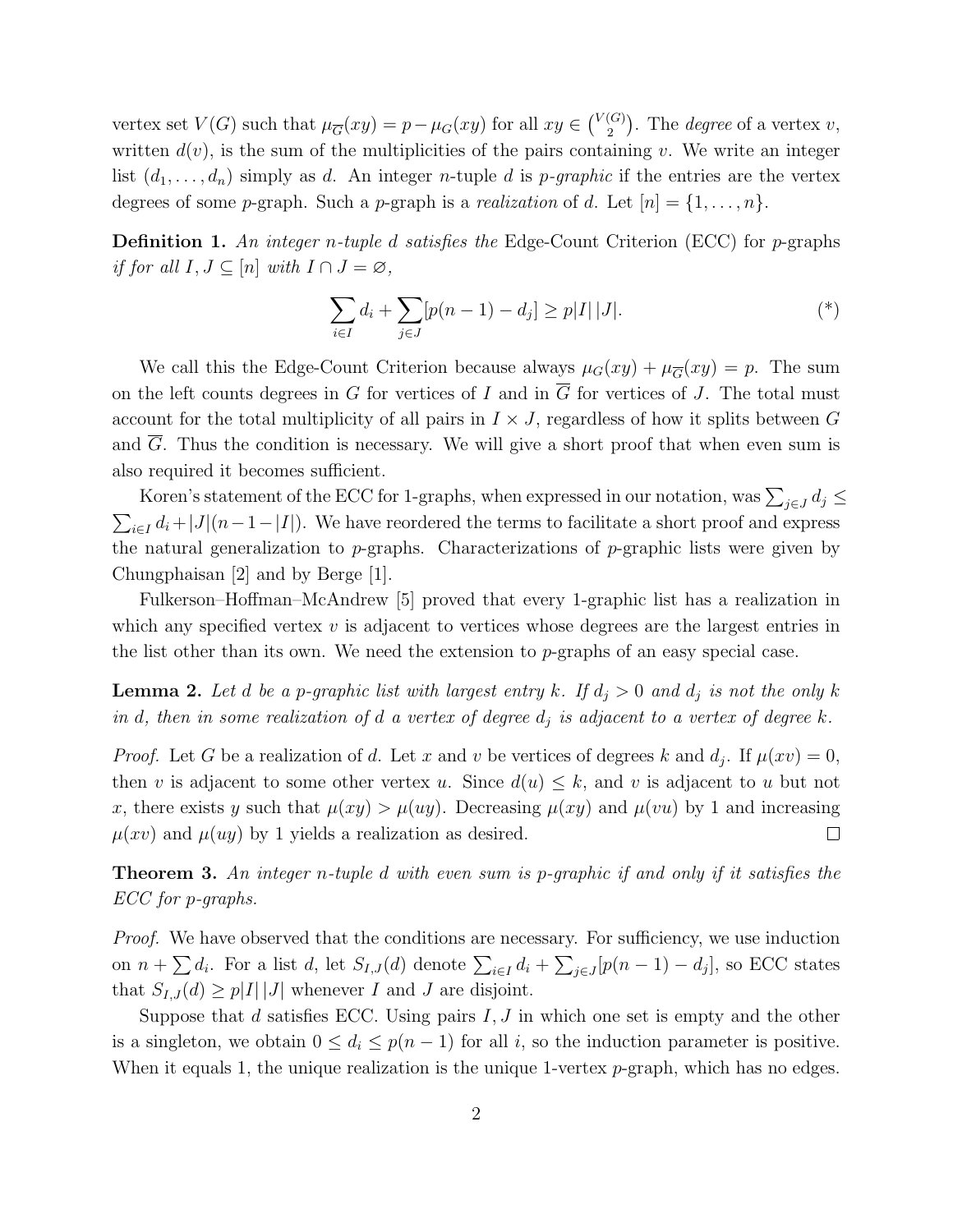For the induction step, index d so that  $d_1$  is a largest entry and  $d_n$  is smallest. If  $d_n = 0$ , then form d' by deleting  $d_n$ . Since d' is an  $(n-1)$ -tuple and ECC holds for d, we have  $S_{I,J}(d') = S_{I \cup \{n\},J}(d) - p|J| \ge p(|I|+1)|J| - p|J| = p|I||J|$ . Thus ECC holds for d', which has the same sum as  $d$ . By the induction hypothesis  $d'$  is p-graphic, and adding an isolated vertex to a realization of  $d'$  yields a realization of  $d$ .

Hence we may assume  $d_n \geq 1$ . Form d' by subtracting 1 from the first and last entries. If  $d'$  is p-graphic, then applying Lemma 2 to the complement of a realization of  $d'$  yields a realization of d' having vertices x and y of degrees  $d_1 - 1$  and  $d_n - 1$  such that  $\mu(xy) < p$ . Increasing the multiplicity of xy completes a realization of d.

Since  $d'$  has even sum, by the induction hypothesis it suffices to show that  $d'$  satisfies ECC. If  $d'_i > d'_j$  for some  $i \in I$  and  $j \in J$ , then moving i to J and j to I reduces  $S_{I,J}(d')$ without changing |I||J|. Hence it suffices to prove (\*) when  $d'_i \leq d'_j$  for all  $i \in I$  and  $j \in J$ .

Writing (\*) as  $\sum_{i\in I} (d_i'-p|J|) + \sum_{j\in J} [p(n-1)-d_j'] \geq 0$ , we need only prove (\*) when  $d'_i < p|J|$  for  $i \in I$ . Furthermore, if  $d'_{i'} < d'_{i} < p|J|$  and  $i \in I$ , then  $i' \notin J$ , and adding  $i'$  to I if not already in  $I$  reduces the left side. Hence we may assume that all entries smaller than any indexed by *I* are also indexed by *I*. Similarly, to ensure  $\sum_{i \in I} d'_i + \sum_{j \in J} [p(n-1-|I|) - d'_j] \ge 0$ , we may assume that  $d'_j > p(n-1-|I|)$  for  $j \in J$ , and entries larger than any indexed by J are indexed by J.

Since  $0 \le d_i \le p(n-1)$ , (\*) holds when I or J is empty. Hence we may assume that both are nonempty, with J containing the index of a largest entry and I containing that of a smallest. In particular,  $n \in I$ . If  $d'_{j} = d_{1} - 1$  for any  $j \in J$  (including  $j = 1$ ), then  $S_{I,J}(d') = S_{I,J-\{j\}+\{1\}}(d) \geq |I| |J|$ . Hence we may assume that  $d'_j = d_1$  for  $j \in J$ .

For  $j \in J$ , we have  $d_1 = d'_j > p(n - 1 - |I|)$ , or  $-p(n - 1) - d_1 > -p|I|$ . If  $1 \notin I$ , then

$$
S_{I,J}(d') = S_{I,J\cup\{1\}}(d) - 1 - [p(n-1) - d_1] \geq p|I|(|J|+1) - p|I| = |I||J|.
$$

Hence we may assume  $1 \in I$ . Now  $d'_1 < p|J|$ , so  $d_1 \leq p|J|$ . With  $|I| + |J| \leq n$ , we have

$$
S_{I,J}(d') = \left(\sum_{i \in I} d_i\right) - 2 + \left[p(n-1) - d_1\right]|J| \ge d_1 + |I| - 1 - 2 + \left[p(|I| + |J| - 1) - d_1\right]|J|
$$
  
= |I| - 3 + p|I| |J| + (|J| - 1)(p|J| - d\_1).

Failure requires  $(|J| - 1)(p|J| - d_1) < 3 - |I|$  and equality throughout the computation. Hence  $I = \{1, n\}$  and  $|J| \in \{1, d_1/p\}$ ; also  $d_n = 1$  and  $|I| + |J| = n$ , so  $|J| = n - 2$ . If  $|J| = 1$ , then  $d = (d_1, d_1, 1)$ . If  $p|J| = d_1$ , then  $d = (p(n-2), \ldots, p(n-2), 1)$ , with  $n-1$ entries equal to  $p(n-2)$ . In each case, d has odd sum, so these possibilities are excluded.

Hence d' satisfies ECC, and the induction hypothesis applies to complete the proof.  $\Box$ 

When  $p = 1$ , some cases disappear earlier. The requirement for  $d_i = d_j$  with  $i \in I$  and  $j \in J$  is  $p|J| > d'_{i} = d'_{j} > p(n-1-|I|)$ , which simplifies to  $|I| + |J| \ge n-1+2/p$  and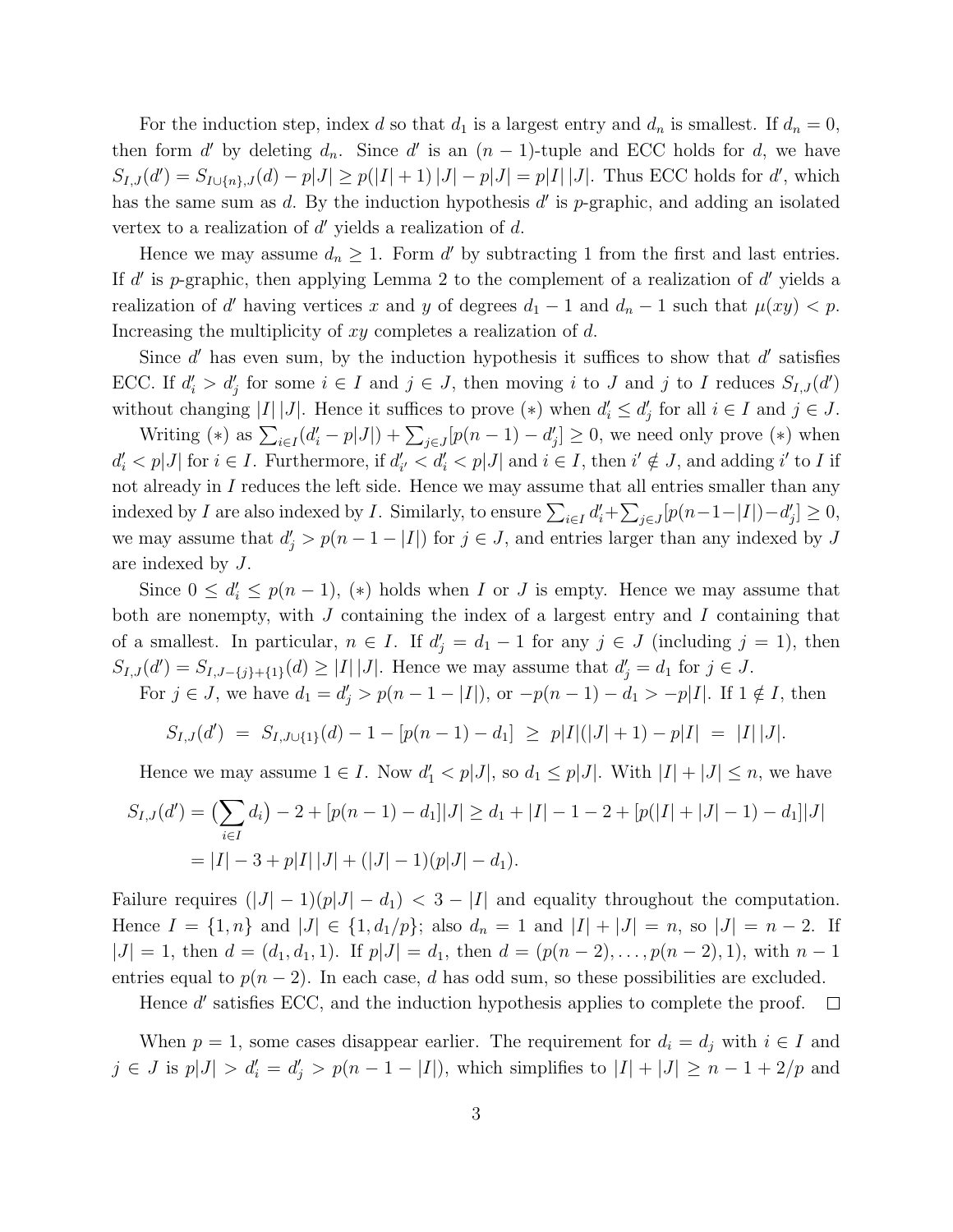cannot hold when  $p = 1$ . Therefore, when  $p = 1$  we may assume that  $I = \{i : d'_i < |J|\}$  and  $J = \{j : d'_j > n - 1 - |I|\}.$  This leads more quickly to  $n \in I$  and  $d_1 = n - |I|.$ 

For bipartite graphs there is a similar characterization. A pair of lists  $(r_1, \ldots, r_m)$  and  $(s_1, \ldots, s_n)$  is *bigraphic* if there is a bipartite graph with partite sets X and Y such that r is the list of degrees of vertices in  $X$  and  $s$  is the list of degrees of vertices in  $Y$ . As above, we consider bipartite p-graphs. A characterization follows from a more general result of Ore [9], which we state in our notation: A bipartite graph G with partite sets  $[m]$  and  $[n]$  has a spanning subgraph with degree lists r for  $[m]$  and s for  $[n]$  if and only if, whenever  $I \subseteq [m]$ and  $J \subseteq [n], \sum_{i \in J} s_i$  is at most  $\sum_{i \in I} r_i$  plus the number of edges joining J and  $[m] - I$ . When  $G$  is a complete bipartite p-graph, this reduces to the following statement.

**Theorem 4.** Integer lists r and s form the degree lists for a bipartite p-graph if and only if they satisfy the Bipartite Edge-Count Criterion that for all  $I \subseteq [m]$  and  $J \subseteq [n]$ ,

$$
\sum_{i \in I} r_i + \sum_{j \in J} (pm - s_j) \ge p|I| |J|.
$$

For  $p = 1$ , this is known as the Gale–Ryser Theorem. It can be proved using network flow methods or by a short inductive proof. A proof parallel to that of Theorem 3 is also quite short, since the difficult case  $(1 \in I)$  does not occur in the bipartite setting. We omit the analogous statement for directed graphs.

The ECC also applies to characterize degree lists of "signed" p-graphs. In a signed multigraph, each edge is positive or negative, and the degree of a vertex is the number of incident positive edges minus the number of incident negative edges (loops contribute twice at their vertex). For signed  $p$ -graphs, we forbid loops, and each vertex pair has multiplicity at most  $p$  as a positive edge and as a negative edge. Since copies of a single edge with opposite sign contribute 0 to the degree of its endpoints, for purposes of realizability we may view a signed  $p$ -graph as an edge-weighted complete graph with integer weights in the interval  $[-p, p]$ .

T.S. Michael [8] observed that signed p-graphs without repeated edges having opposite sign are equivalent to unsigned 2p-graphs. The correspondence is simply to add  $p$  to each edge weight in the interpreted as a weighted complete graph. This adds  $p(n-1)$  to each degree. Michael then observed characterizations of signed  $p$ -graphs using characterizations of 2p-graphs, but the particularly simple consequence of the ECC was not included. The result, observed by Kyle Jao (private communication), is

Theorem 5. An integer n-tuple d is the degree list of a signed p-graph if and only if all disjoint  $I, J \subseteq [n]$  satisfy

$$
\sum_{i \in I} [p(n-1) + d_i] + \sum_{j \in J} d_j \ge 2p|I| |J|.
$$